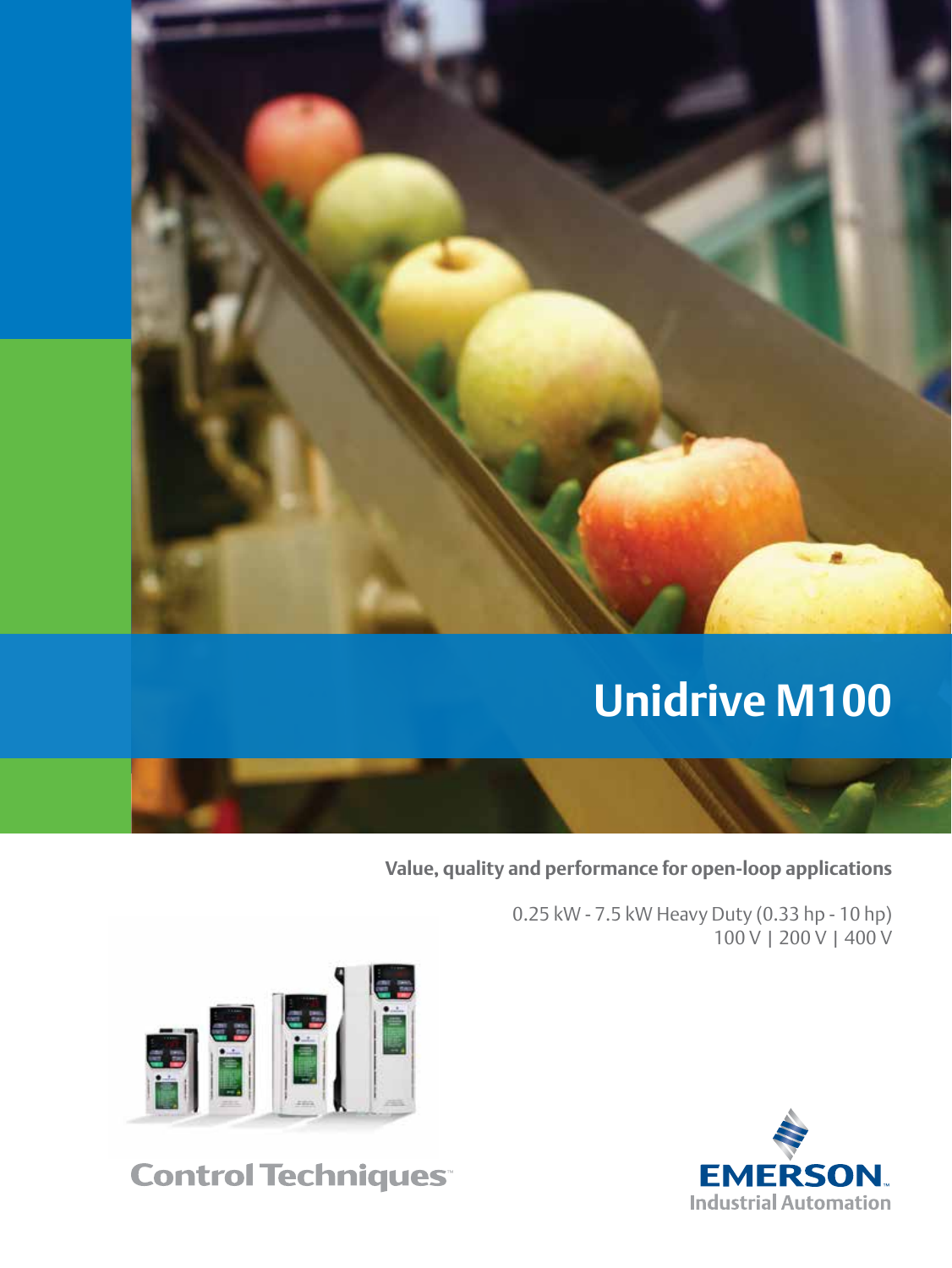# **Unidrive M** Optimized throughput, open automation systems, maximum ease of use

Led by the results of extensive customer-driven market research, we have tailored six Unidrive M feature-sets to specific application needs identified within Industrial Automation. The Unidrive M100 is a value drive that provides class leading quality and performance for open loop applications.

For more information on the full Unidrive M family, please download the Unidrive M Drives for Industry brochure or the 'Discover Unidrive M' App (available on the App Store, Android and online) via www.UnidriveM.com.





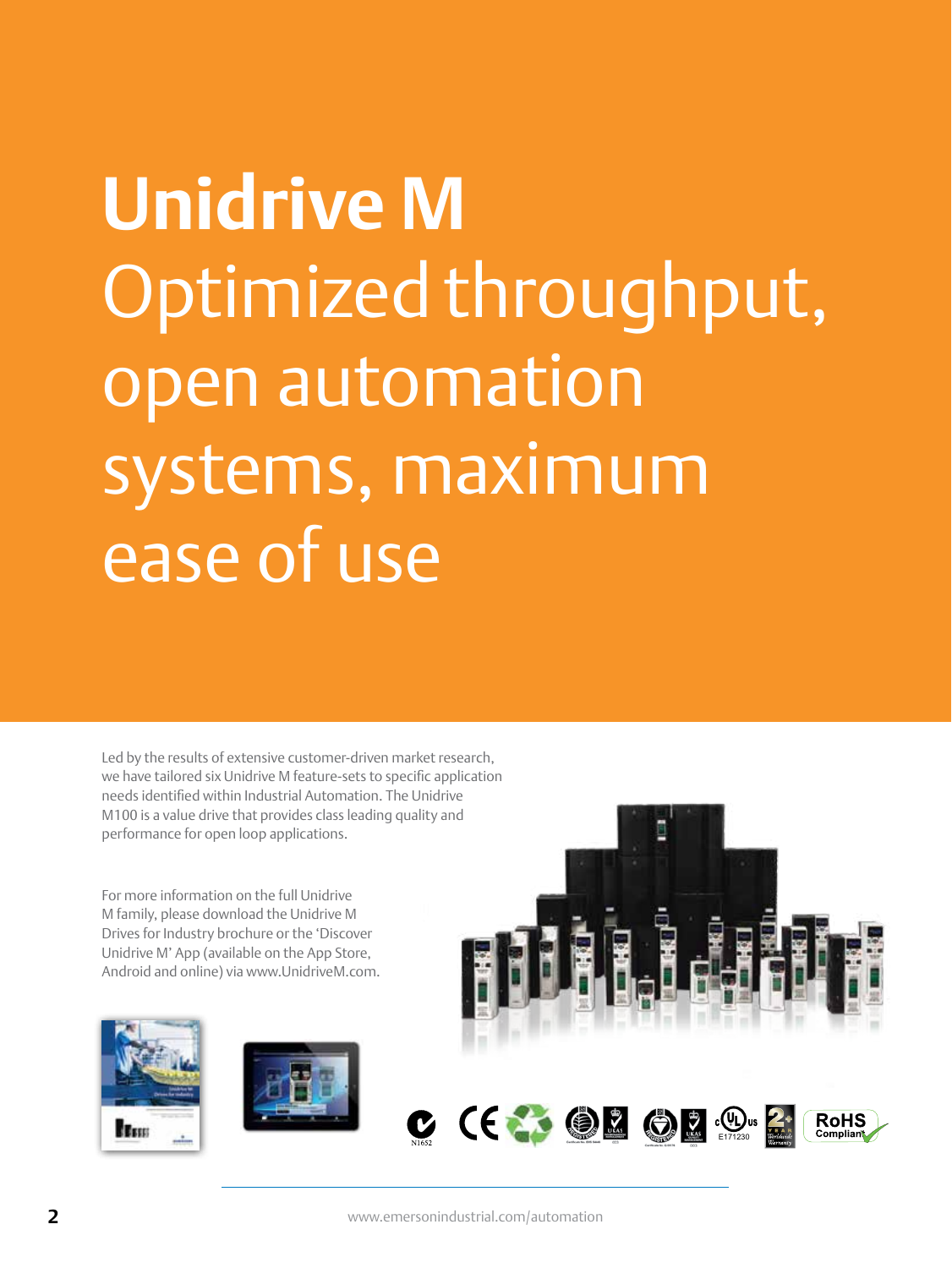## **Unidrive M100 features**

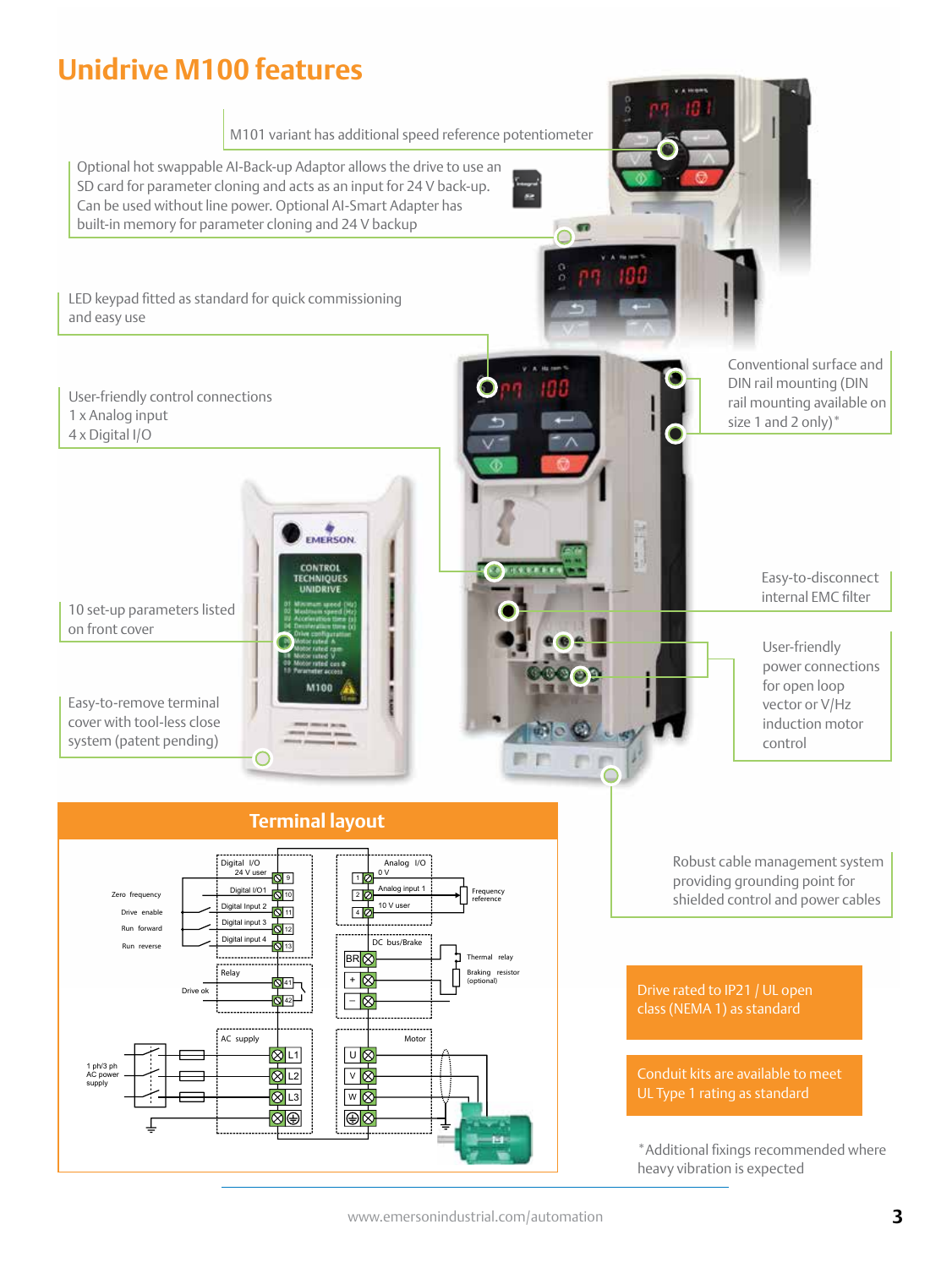# **Unidrive M100** AC drive at a glance

#### **Value drive with quality and performance for open loop industrial automation applications**

As part of the Unidrive M family, dedicated to Industrial Automation, M100 delivers an economical open loop drive for general applications, with Control Techniques' proven quality and class leading motor operation.

## **Install and configure quickly and easily**

Unidrive M100 has an easy-to-use fixed LED keypad as standard and a useful parameter guide on the front of the drive to aid understanding when setting up and interrogating. Parameter sets can be easily transferred between drives using an SD card with AI-Back-up or AI-Smart Adaptor. Fast install DIN rail mounting is supported up to  $1.5$  kW  $(2$  hp) $*$ 

### **Transfer parameters without mains power**

For fast, serial machine production, the AI-Back-up or AI-Smart Adaptor option can be powered by 24 V to transfer parameter sets to and from standard SD Cards.

## **Minimize downtime with robust and reliable design**

Unidrive M100 is extremely reliable due to a design based on over 40 years' of drive knowledge, expertise and development. Build quality is ensured using world leading manufacturing processes. M100 is packed with features to keep systems running in environments as described by IEC60721-3-3 3C3 and EN60068-2-60 Meth. 4.

- PCBs have conformal coating to further increase resilience to harsh environmental conditions
- A patented air flow system cools the drive more effectively and protects internal components
- Wide supply voltage tolerance keeps drive operation smooth in areas where supplies are variable
- Intelligent 3 speed user-replaceable cooling fan with patented fan-fail detection circuit\*\*

\*Additional fixings recommended where heavy vibration is expected

 $**$ From 0.37 kW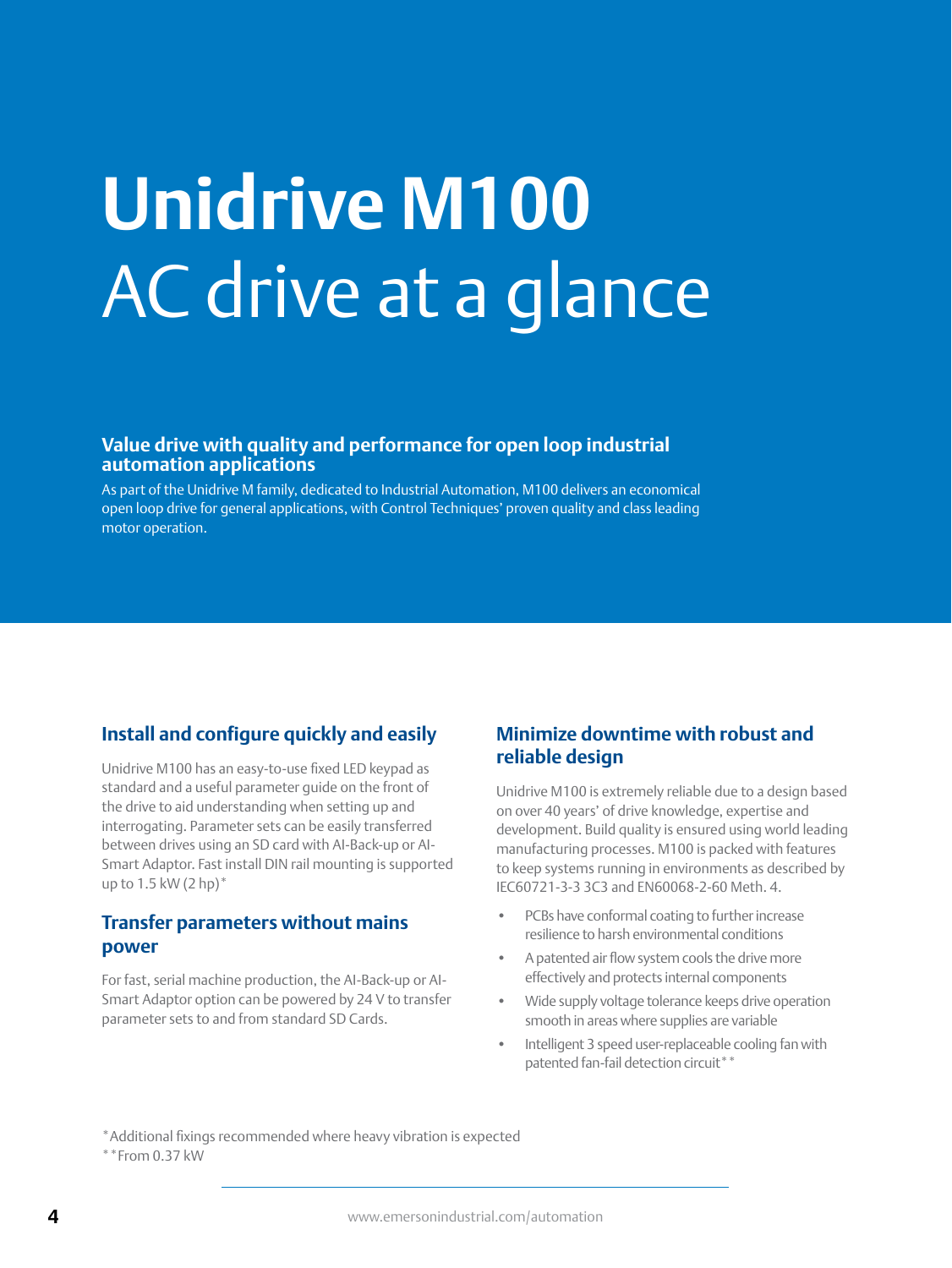

- Trip avoidance features take intelligent action instead of tripping out critical processes. For example:
	- Load shedding reduces speed at current limits
	- Supply loss ride-through keeps running during brown outs
- Derating values are available so that M100 can be run in higher temperature environments
- High overload capability 150 % for 60 s
- Ingress protection up to IP21 UL open class (NEMA 1) compliance

## **Reduce application size and cost**

Unidrive M100's compact drive dimensions are among the smallest in class at every power rating.





*M101 - potentiometer version*

#### **Unidrive M101 variant**

*Integrated speed reference potentiometer enhances choice and ease of use.*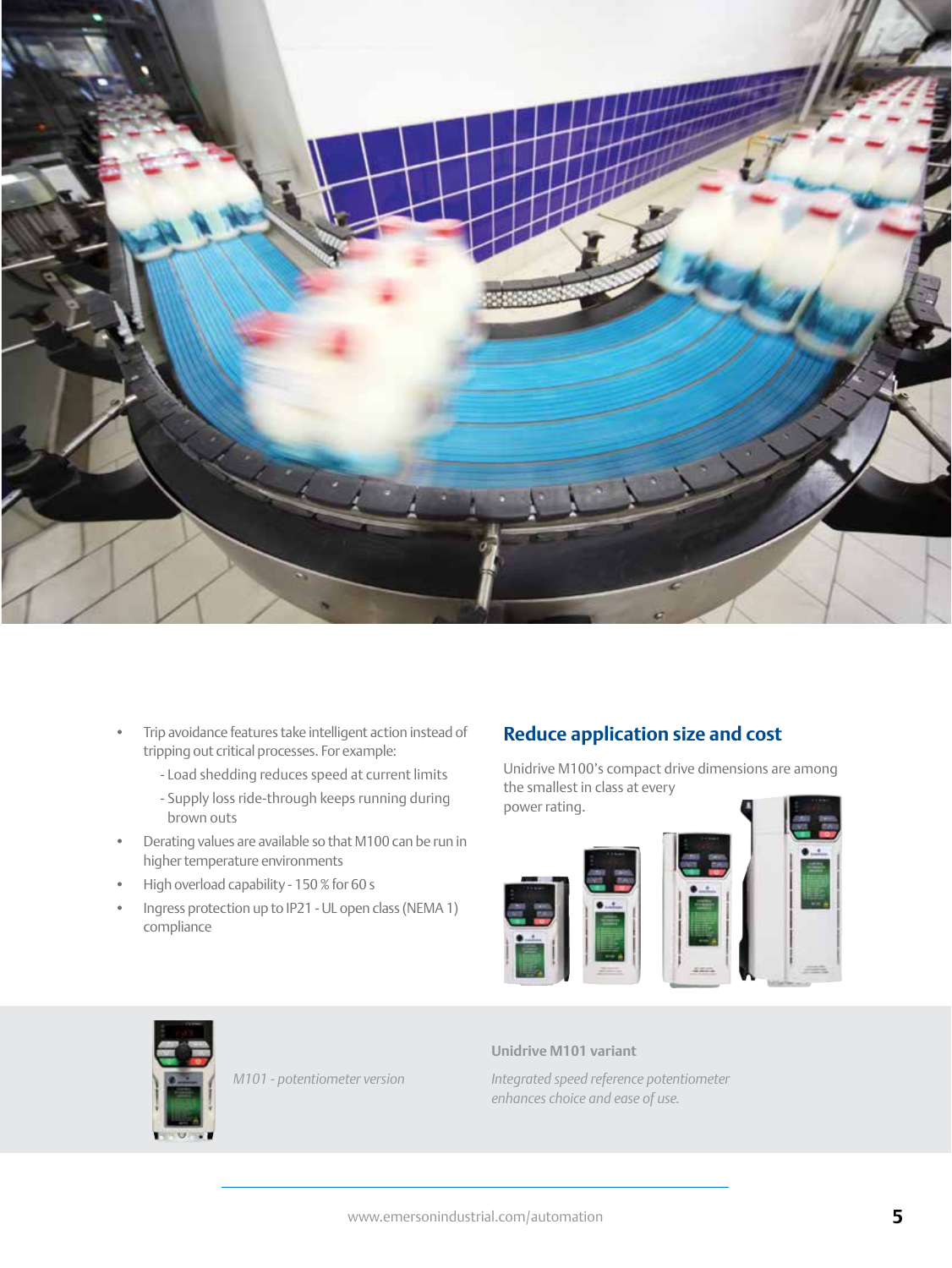## **Unidrive M100 ratings and specifications**

#### **100/120 Vac ±10 %**

|                   |                                | <b>Heavy Duty</b>                           |                                  |                                  |  |
|-------------------|--------------------------------|---------------------------------------------|----------------------------------|----------------------------------|--|
| <b>Order Code</b> | <b>Supply</b><br><b>Phases</b> | <b>Max Continuous</b><br><b>Current (A)</b> | <b>Motor Shaft</b><br>Power (kW) | <b>Motor Shaft</b><br>Power (hp) |  |
| M10x-011 00017A   |                                | 1.7                                         | 0.25                             | 0.33                             |  |
| M10x-011 00024A   |                                | 2.4                                         | 0.37                             | 0.5                              |  |
| M10x-021 00042A   |                                | 4.2                                         | 0.75                             |                                  |  |
| M10x-021 00056A   |                                | 5.6                                         | 11                               | 15                               |  |

### **200/240 Vac ±10 %**

|                   |                                | <b>Heavy Duty</b>                    |                                  |                                  |  |
|-------------------|--------------------------------|--------------------------------------|----------------------------------|----------------------------------|--|
| <b>Order Code</b> | <b>Supply</b><br><b>Phases</b> | <b>Max Continuous</b><br>Current (A) | <b>Motor Shaft</b><br>Power (kW) | <b>Motor Shaft</b><br>Power (hp) |  |
| M10x-012 00017A   |                                | 1.7                                  | 0.25                             | 0.33                             |  |
| M10x-012 00024A   | 1                              | 2.4                                  | 0.37                             | 0.5                              |  |
| M10x-012 00033A   |                                | 3.3                                  | 0.55                             | 0.75                             |  |
| M10x-012 00042A   | 1                              | 4.2                                  | 0.75                             |                                  |  |
| M10x-022 00024A   | 1/3                            | 2.4                                  | 0.37                             | 0.5                              |  |
| M10x-022 00033A   | 1/3                            | 3.3                                  | 0.55                             | 0.75                             |  |
| M10x-022 00042A   | 1/3                            | 4.2                                  | 0.75                             |                                  |  |
| M10x-022 00056A   | 1/3                            | 5.6                                  | 1.1                              | 1.5                              |  |
| M10x-022 00075A   | 1/3                            | 7.5                                  | 1.5                              | $\overline{2}$                   |  |
| M10x-032 00100A   | 1/3                            | 10                                   | 2.2                              | 3                                |  |
| M10x-042 00133A   | 1/3                            | 13.3                                 | 3                                | 3                                |  |
| M10x-042 00176A   | 3                              | 17.6                                 | $\overline{4}$                   | 5                                |  |

#### **380/480 Vac ±10 % Order Code Supply Phases Heavy Duty Max Continuous Current (A) Motor Shaft Power (kW) Motor Shaft Power (hp)** M10x-024 00013A 3 1.3 0.37 0.5 M10x-024 00018A 3 1.8 0.55 0.75  $M10x-0.24\,00023A$  3 2.3 0.75 1 M10x-024 00032A 3 3.2 1.1 1.5  $M10x-024\,00041A$  3 4.1 1.5 2 M10x-034 00056A 3 5.6 2.2 3  $M10x-034\,00073A$  3 7.3 3 3 M10x-034 00094A 3 9.4 4 5 M10x-044 00135A 3 13.5 5.5 7.5 M10x-044 00170A 3 17 17 7.5 10

For Normal Duty applications, use Heavy Duty ratings.

## **Heavy Duty**

Suitable for demanding applications, current overload of 150 % (60 s) is available for dynamic loads.



## **Environmental safety and electrical conformance**

- IP21 / UL open class (NEMA 1).
- IP20 when the AI-Back-up Adaptor is fitted.
- UL TYPE 1 compliance requires the appropriate Conduit kit to be fitted.
- Ambient temperature -20 °C (-4 °F) to 40 °C (104 °F) as standard. Output current derating required at ambient

temperatures >40 °C (104 °F).

- Storage temperature -40 °C to 60 °C (-40 °F to 140 °F).
- Humidity 95 % maximum (non-condensing) at 40 °C (104 °F) in accordance with EN/IEC 60068-2-78 and ANSI/EIA-364-31.
- EN/IEC 60068-2-60, Method 4 Corrosive gas.
- Altitude: 0 to 3000 m (0 to 9843 ft), derate 1 % per 100 m (328 ft) between 1000 m and 3000 m (3281 ft and 9843 ft).
- Random Vibration: Tested in accordance with EN/ IEC 60068-2-64.
- Mechanical Shock: Tested in accordance with EN/ IEC 60068-2-29.
- Electromagnetic Immunity complies with EN/IEC 61800-3 and EN/IEC 61000-6-2.
- With onboard EMC filter, complies with EN/IEC 61800-3 (2nd environment).
- EN/IEC 61000-6-3 and EN/IEC 61000-6-4 with optional footprint EMC filter.
- EN/IEC 61800-5-1 Electrical Safety.
- EN/IEC 61131-2 I/O.
- UL 508C Electrical Safety.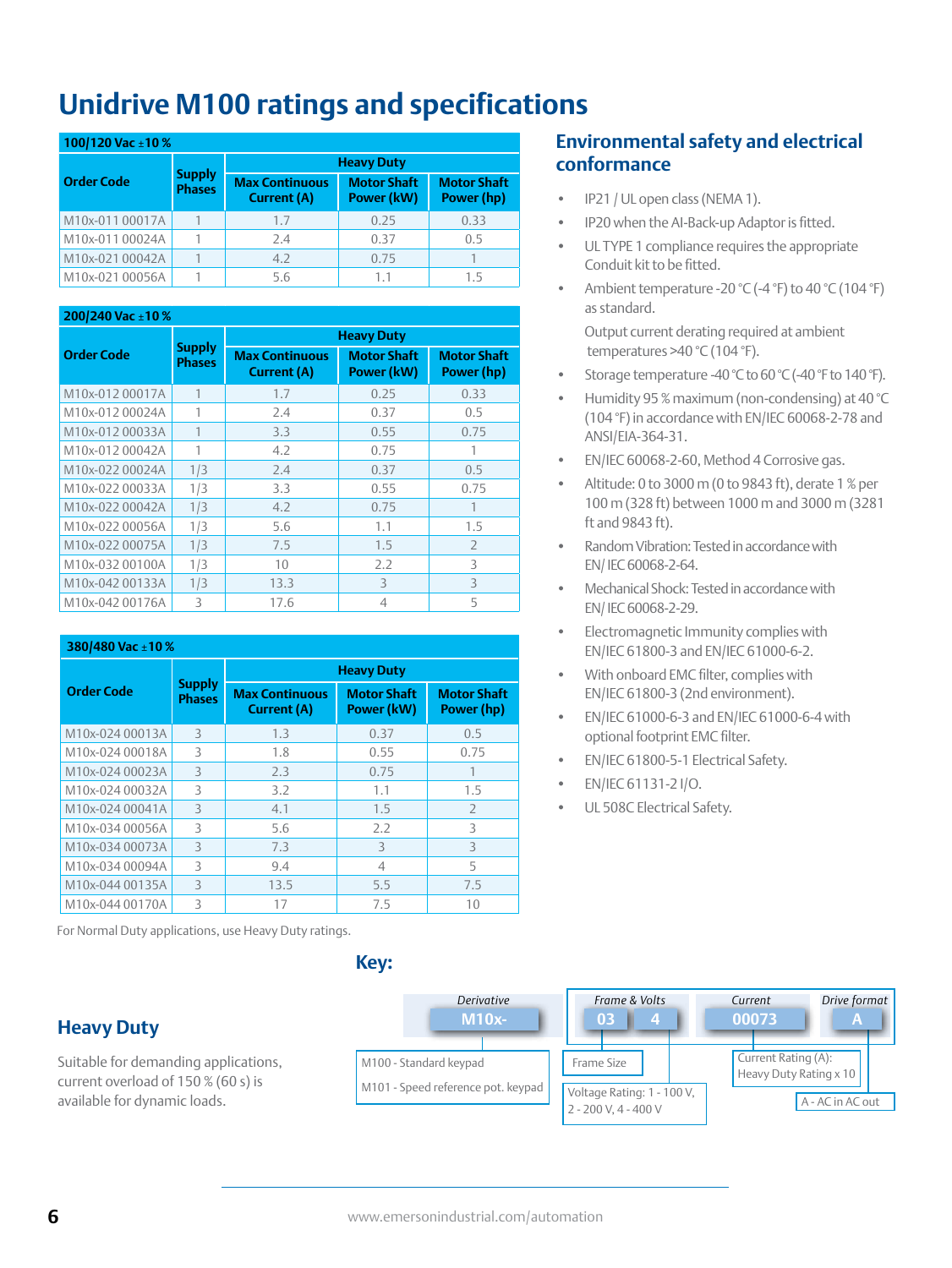## **Optional accessories**

| Description/Order code | Order code     |  |
|------------------------|----------------|--|
| Al-Back-up Adaptor     | 82500000000001 |  |
| Al-Smart Adaptor       | 82500000018500 |  |

## **Conduit kit**

When the following kits are fitted to the drive, it meets UL Type 1.

| <b>Frame size</b> | Order code |
|-------------------|------------|
|                   | 3470-0091  |
|                   | 3470-0094  |
|                   | 3470-0098  |
|                   | 3470-0102  |

## **Retrofit mounting brackets**

These mounting brackets ensure the drive can be mounted on existing Commander SK installations.

| Frame size | Order code |  |
|------------|------------|--|
|            | 3470-0097  |  |
|            | 3470-0101  |  |

## **Fan replacement kit**

| Frame size | Order code |
|------------|------------|
|            | 3470-0092  |
|            | 3470-0095  |
| 3          | 3470-0099  |
|            | 3470-0103  |

## **Dimensions and Weight**

(lb)

(1.65)



(6.9)

#### **Frame Size 1 2 3 4** Dimensions  $(H \times W \times D)$ mm 137 x 75 x 130 180 x 75 x 150 200 x 90 x 160 245 x 115 x 175 in  $5.4 \times 3.0 \times 5.1$  7.1  $\times 3.0 \times 5.9$  7.9  $\times 3.5 \times 6.3$  9.7  $\times 4.5 \times 6.9$ Weight  $\begin{array}{|c|c|c|c|c|}\n\hline\n\text{Weight} & \text{kg} \\
\hline\n\end{array}$ 0.75 1.0 1.5 3.13

(2.2)

#### **Notes:**

Height dimension (H) does not include mounting feet.

Additional distance should be added to the height dimension (H) when the following options are fitted:

- AI-Back-up Adaptor: 15 mm (0.59 in)
- AI-Smart Adapter: 15 mm (0.59 in)

For a full list of patents and patent applications, visit www.controltechniques.com/patents.

**Optional external EMC filters**

61800-3 (2nd environment). External EMC filters are required for compliance with EN/IEC 61000-6-4 as per the table below.

| <b>Frame size</b> | Voltage | <b>Phases</b>  | <b>Type</b> | Order code |
|-------------------|---------|----------------|-------------|------------|
| 1                 | All     | 1              | Standard    | 4200-1000  |
|                   | All     | 1              | Low leakage | 4200-1001  |
|                   | 100V    | 1              | Standard    | 4200-2000  |
|                   |         | 1              | Standard    | 4200-2001  |
|                   |         | 1              | Low leakage | 4200-2002  |
| $\overline{2}$    | 200 V   | 3              | Standard    | 4200-2003  |
|                   |         | 3              | Low leakage | 4200-2004  |
|                   | 400 V   | 3              | Standard    | 4200-2005  |
|                   |         | 3              | Low leakage | 4200-2006  |
|                   | 200 V   | 1              | Standard    | 4200-3000  |
|                   |         | 1              | Low leakage | 4200-3001  |
| 3                 |         | 3              | Standard    | 4200-3004  |
|                   |         | 3              | Low leakage | 4200-3005  |
|                   | 400 V   | 3              | Standard    | 4200-3008  |
|                   |         | 3              | Low leakage | 4200-3009  |
| $\overline{4}$    | 200 V   | $\overline{1}$ | Standard    | 4200-4000  |
|                   |         | $\overline{1}$ | Low leakage | 4200-4001  |
|                   |         | 3              | Standard    | 4200-4002  |
|                   |         | 3              | Low leakage | 4200-4003  |
|                   | 400 V   | 3              | Standard    | 4200-4004  |
|                   |         | 3              | Low leakage | 4200-4005  |

(3.3)